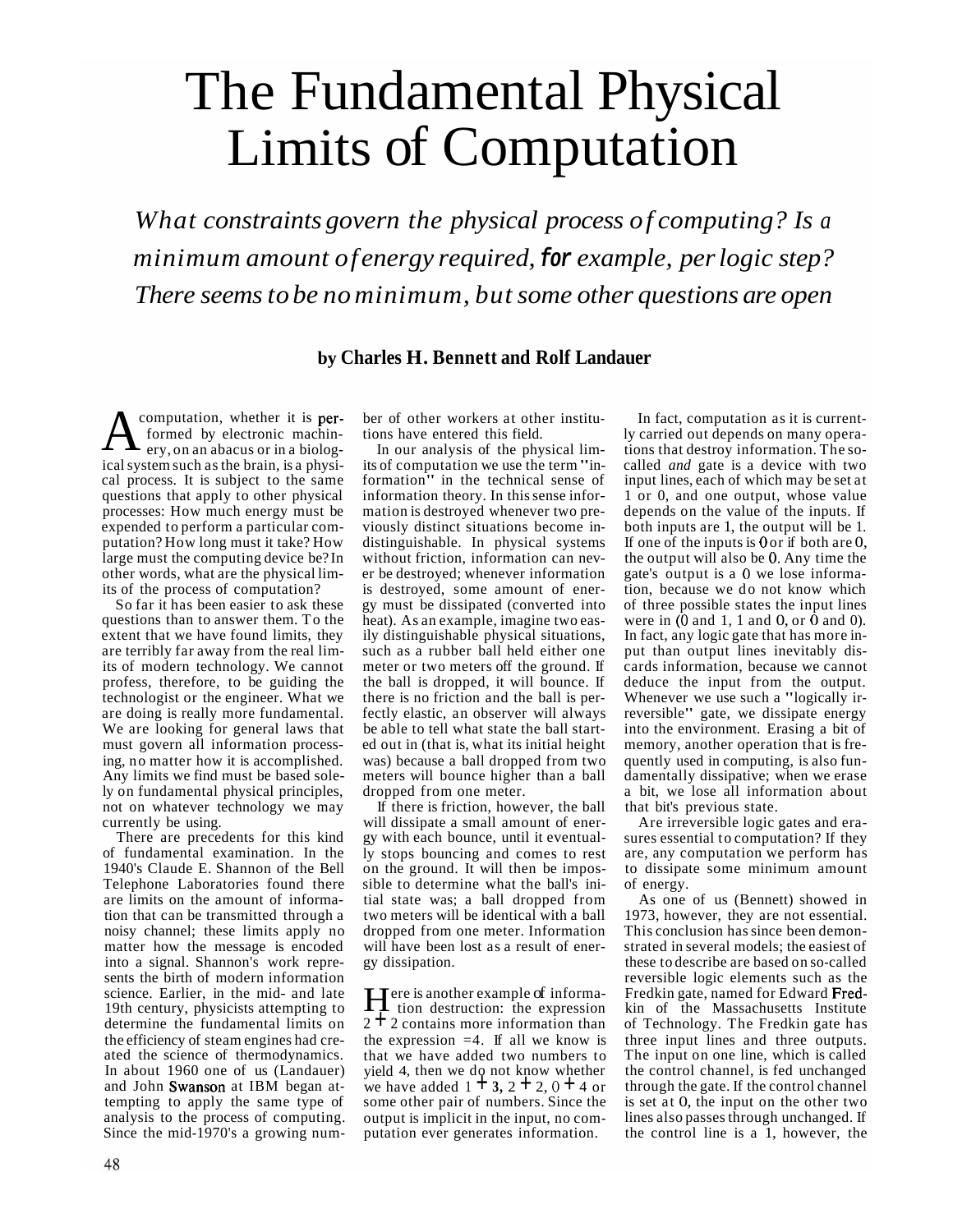

CONVENTIONAL COMPUTING DEVICES, the abacus and the logic chip, both dissipate energy when they are operated. The "logtal reason as well: it employs circuits that ic gates" central to the design of a chip expend energy because they discard information. A chip consumes energy for a less fundamen-

tion, the **beads'** positions would change under the influence of randiscard information. A chip consumes energy for a less fundamen- dom thermal motion. Static friction exerts a certain minimum force dissipative because of friction between its beads and rods. It could not be built of frictionless components: if there were no static fricno matter what the beads' velocity, and so there is some minium energy that the abacus requires no matter how slowly it is operated. they merely hold information and do not process it. The abacus is ergy that the abacus requires no matter how slowly it is operated.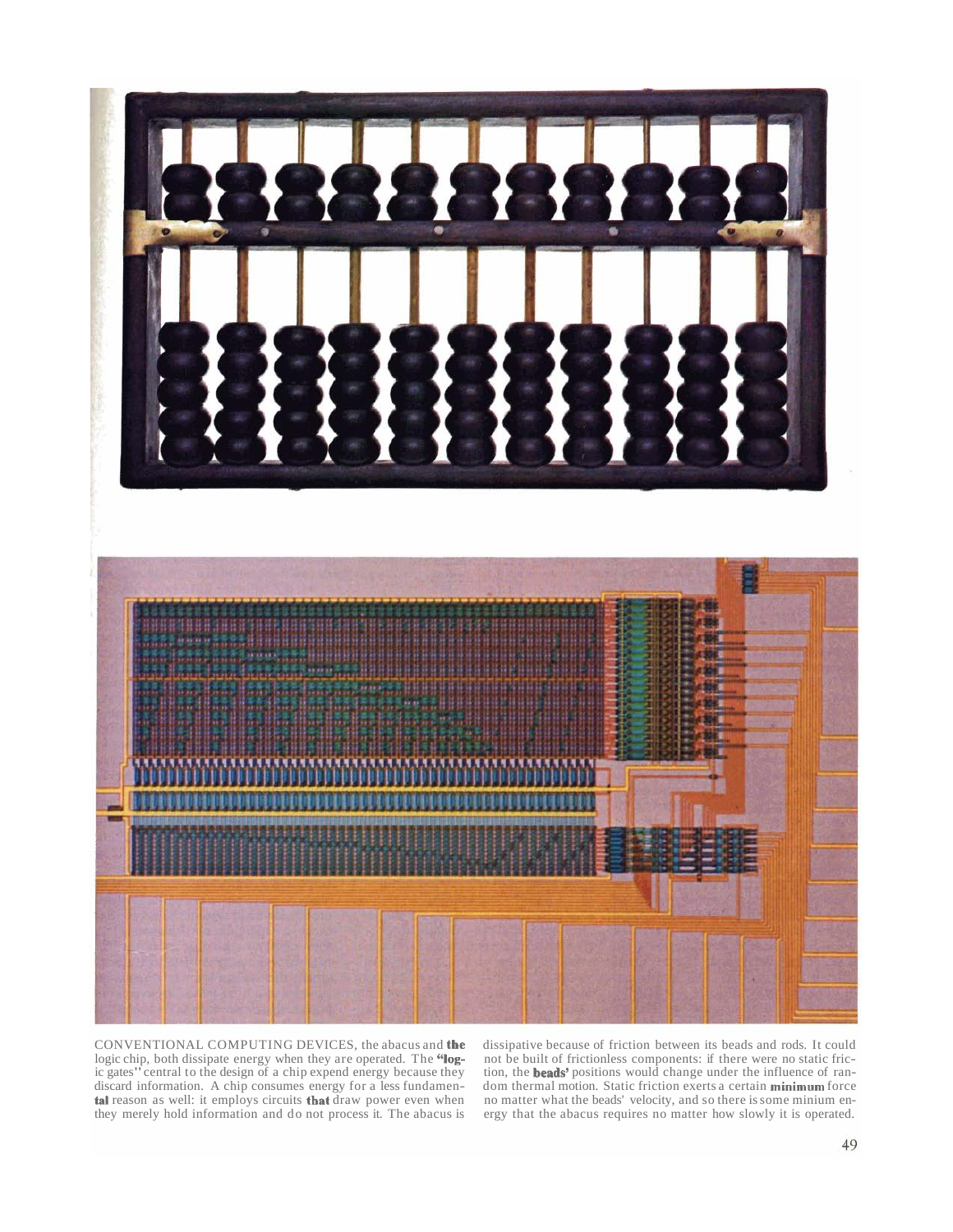outputs of the other two lines are<br>switched: the input of one line becomes the output of the other and vice versa. The Fredkin gate does not discard any information; the input can always be deduced from the output.

Fredkin has shown that any logic de- vice required in a computer can be implemented by an appropriate arrangement of Fredkin gates. To make the computation work, certain input lines of some of the Fredkin gates must be preset at particular values *[see lower illustration below].* 

Fredkin gates have more output lines than the gates they are made to simulate. In the process of computing, what seem to be "garbage bits," bits of information that have no apparent use, are therefore generated. These bits must somehow be cleared out of the computer if we are to use it again, but if we erase them, it will cost us all the energy dissipation we have been trying to avoid.

Actually these bits have a most important use. Once we have copied down the result of our computation, which will reside in the normal output bits, we simply run the computer in reverse. That is, we enter the "garbage bits" and output bits that were produced by the computer's normal operation as "input" into the "back end" of the computer. This is possible because each of the logic gates in the computer is itself reversible. Running the computer in reverse discards no information, and so it need not dissipate any energy. Eventually the computer will be left exactly as it was before the computation began. Hence it is possible to complete a "computing cycle" will be left exactly as it was before the<br>computation began. Hence it is possi-<br>ble to complete a "computing cycle"—<br>to run a computer and then to return



For example, if the output of an *and* gate is  $\overline{0}$ , there is no way to deduce what the input was. **CONVENTIONAL LOGIC GATES dissipate energy because they discard information.** 



 $\mathbf{1}$ 0

 $\pmb{0}$  $\mathbf{1}$ 

 $\mathbf 0$  $\mathbf 0$ 

 $\pmb{0}$ 

 $\mathbf 0$ 

 $\Omega$ 

**FREDKIN REVERSIBLE LOGIC GATE need not dissipate energy; the input can always**  be deduced from the output. The gate has a "control" line, the value of which is not changed by **the** gate. If the bit on the control line is a 0, the values of the other two lines are also unbits, called **garringe** bits, are temporarily ignored. When the computation is complete, these **touched; if it is a I, however, the input of line A becomes the output of line B and vice versa. Reversible gates can be arranged to implement any function performed by an irreversible gate. To implement the and operation (right) one input is preset to equal 0, and two output bits are used to operate the gate in reverse, returning the computer to its original state.** 

it to its original state--without dissi- pating any energy.

absence of a ball signifies a 0. So far we have discussed a set of log-<br>ic operations, not a physical device. It is not hard, however, to imagine a physical device that operates as a Fredkin gate. In this device the information channels are represented by pipes. A bit of information is repre- sented by the presence or absence of a ball in a particular section of pipe; the presence of a ball signifies a 1 and the

The control line is represented by a narrow segment of pipe that is split lengthwise down the middle. When a ball enters the split segment of pipe, it pushes the two halves of the pipe apart, actuating a switching device. The switching device channels any in-<br>put balls that may be in the other two pipes: when a ball is present in the control line, any ball that enters an input pipe is automatically redirected to the other pipe. To ensure that the switch is closed when no control ball is present, there are springs that hold the two ergy when it compresses the springs, but this energy is not lost; it can be recovered when the control ball leaves the split pipe and the springs expand.

putation is really **motion** along a single degree of freedom, **like** the motion gle degree of freedom, like the motion All the balls are linked together and pushed forward by one mechanism, so that they move in synchrony; otherwise we could not ensure that the vari-<br>ous input and controlling balls would arrive at a logic gate together. In a sense the forward progress of the comof two wheels rigidly attached to one axle. Once the computation is done we push all the balls backward, undoing all the operations and returning the computer to its initial state.

OUTPUT

C

 $\mathbf{1}$ 

 $\mathbf{1}$ 

0

0

D

0

0

 $\mathbf{1}$ 

0

C

**BITS** 

proportional to their velocity; there faster a swimmer travels between two If the entire assembly is immersed in an ideal viscous fluid, then the frictional forces that act on the balls will be will be no static friction. The frictional force will therefore be very weak if we are content to move the balls slowly. In any mechanical system the energy that must be expended to work against fric-<br>tion is equal to the product of the frictional force and the distance through which the system travels. (Hence the points, the more energy he or she will expend, although the distance traveled is the same whether the swimmer is fast or slow.) If we move the balls through the Fredkin gates at a low speed, then the energy expended (the product of force and distance) will be very small, because the frictional force depends directly on the balls' speed. In

 $\Omega$ 

0

 $\mathbf 0$ 

 $\mathbf{1}$ 0

 $\pmb{0}$  $\mathbf{1}$ 

 $\mathbf 0$  $\mathbf 0$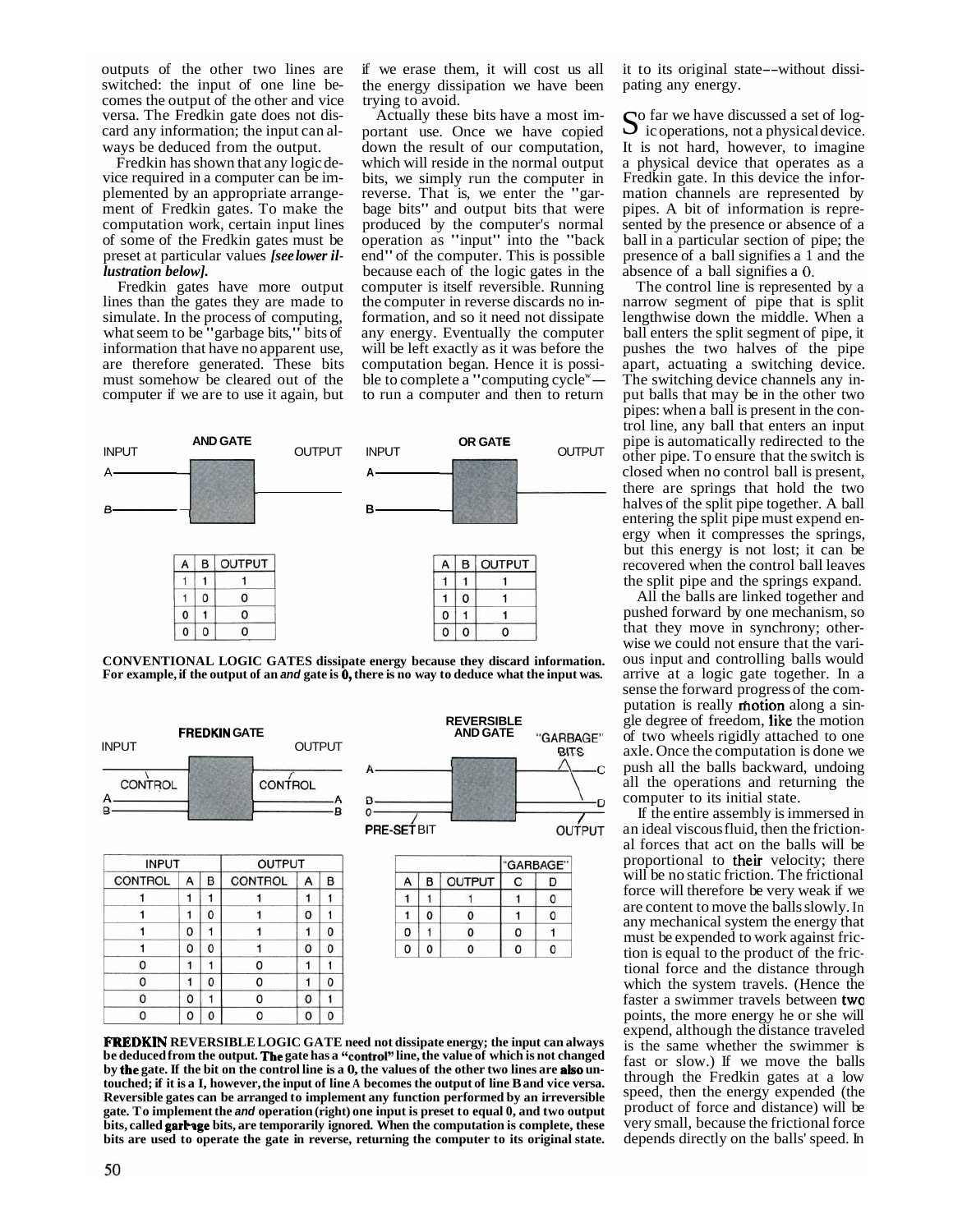



stitutes pipes for wires and the presence or absence of a ball for a 1 or 0. A narrow, split segment of pipe represents the control chan**nei.** 

**IDEALIZED PHYSICAL REALIZATION of a Fredkin gate sub- control channel closed when no ball is in it. This gate does not need**  static friction in order to operate; it could be immersed in a viscous fluid, and the frictional forces could be made to depend only on the balls' velocity. Then the energy dissipation could be as small as **a switching mechanism; the mechanism in turn switches any input the user wished: to lower the amount of energy dissipated, it would**  ball from line A to line B and vice versa. A pair of springs keeps the only be necessary to drive the balls through the device more slowly.

to carry out the operation. There is fact, we can expend as little energy as we wish, simply by taking a long time thus no minimum amount of energy that must be expended in order to perform any given computation.

with Tommaso Toffoli and others at The energy lost to friction in this model will be very small if the machine is operated very slowly. Is it possible to design a more idealized machine that could compute without any friction? Or is friction essential to the computing process? Fredkin, together M.I.T., has shown that it is not.

fies a 0. If two balls arrive simulta-They demonstrated that it is possible to do computation by firing ideal, frictionless billiard balls at one another. In the billiard-ball model perfect reflecting "mirrors," surfaces that redirect the balls' motion, are arranged in such a way that the movement of the balls across a table emulates the movement of bits of information through logic gates *[see illustration on next page].* As before, the presence of a ball in a particular part of the computer signifies a 1, whereas the absence of a ball signineously at a logic gate, they will collide and their paths will change; their new paths represent the output of the gate. Fredkin, Toffoli and others have de-

gate, and they have shown that billiardscribed arrangements of mirrors that correspond to different types of logic ball models can be built to simulate any logic element that is necessary for computing.

To start the computation we fire a billiard ball into the computer wherever we wish to input a 1. The balls must enter the machine simultaneously. Since they are perfectly elastic, they do not lose energy when they collide; they will emerge from the computer with the same amount of kinetic energy we gave them at the beginning.

will come out of the machine exactly In operation a billiard-ball computer produces "garbage bits," just as a computer built of Fredkin gates does. After the computer has reached an answer we reflect the billiard balls back into it, undoing the computation. They where we sent them in, and at the same speed. The mechanism that launched them into the computer can then be used to absorb their kinetic energy. Once again we will have performed a computation and returned the computer to its initial state without dissipating energy.

The billiard-ball computer has one major flaw: it is extremely sensitive to slight errors. If a ball is aimed slightly incorrectly or if a mirror is tilted at a

are made of would be enough to cause slightly wrong angle, the balls' trajectories will go astray. One or more balls will deviate from their intended paths, and in due course errors will combine to invalidate the entire computation. Even if perfectly elastic and frictionless billiard balls could be manufactured, the small amount of random thermal motion in the molecules they errors after a few dozen collisions.

lier history. For example, we might extent to which a mirror is tilted incor-Of course we could install some kind of corrective device that would return any errant billiard ball to its desired path, but then we would be obliterating information about the ball's earbe discarding information about the rectly. Discarding information, even to correct an error, can be done only in a system in which there is friction and loss of energy. Any correctional device must therefore dissipate some energy.

Wojciech H. Zurek, who is now at the Many of the difficulties inherent in the billiard-ball computer can be made less extreme if microscopic or submicroscopic particles, such as electrons, are used in place of billiard balls. As Los Alamos National Laboratory, has pointed out, quantum laws, which can restrict particles to a few states of motion, could eliminate the possibility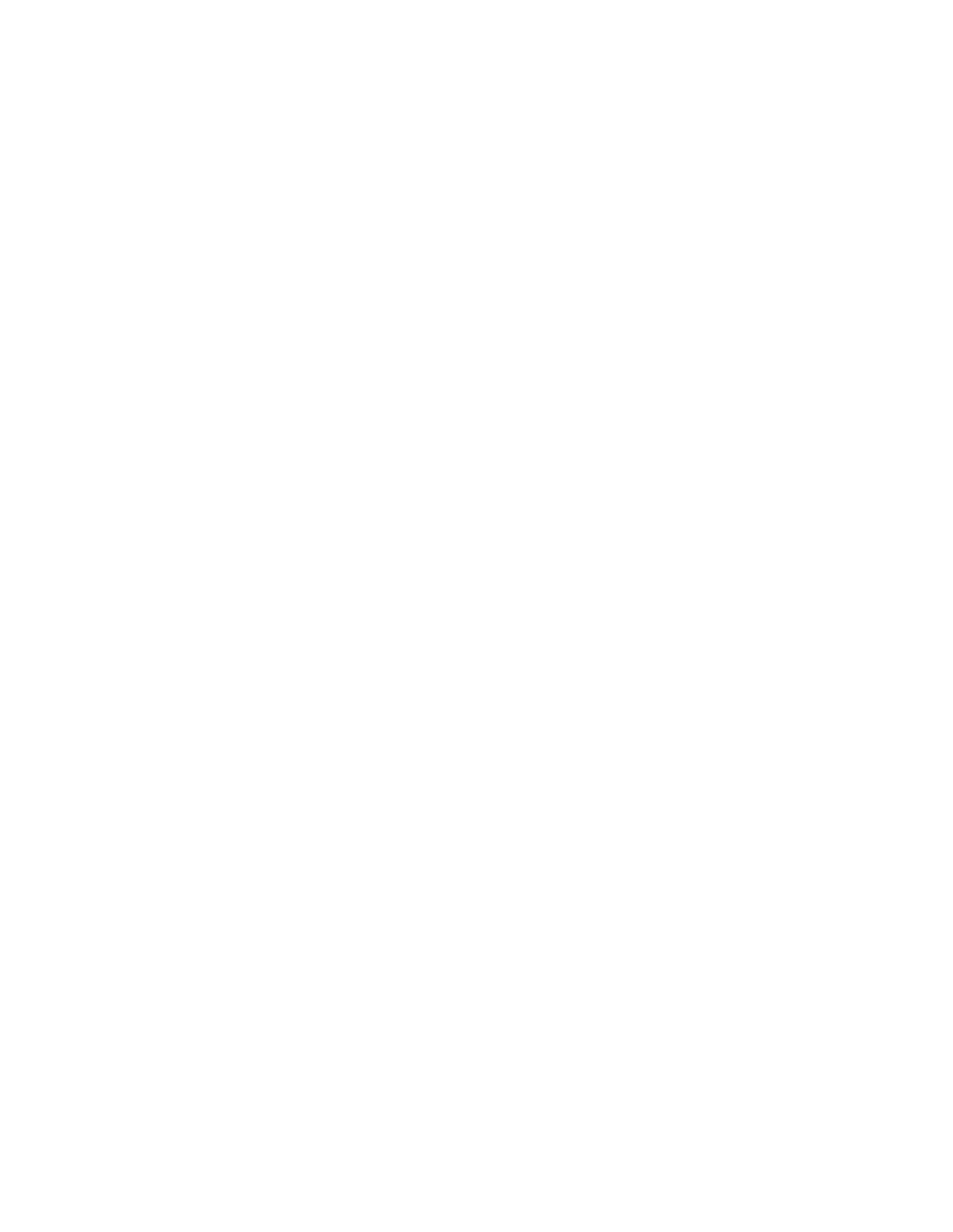is printed with a 0, it should change then it prints a new bit onto the tape, changes its internal state and moves one segment to the left or right. The bit it prints, the state it changes into and the direction in which it moves are determined by a fixed set of transition rules. Each rule specifies a particular set of actions. Which rule the machine follows is determined by the state of the head and the value of the bit that it reads from the tape. For example, one rule might be: "If the head is in state *<sup>A</sup>* and is sitting on a segment of tape that that bit to a 1, change its state to state B and move one segment to the right." It may happen that the transition rule instructs the machine not to change its internal state, not to print a new bit onto the tape or to halt its operation. Not all Turing machines are reversible, but a reversible Turing machine can be built to perform any possible computation.

machines as the frictionless billiard-The reversible Turing-machine models have an advantage over such ball computer. In the billiard-ball computer random thermal motion causes unavoidable errors. Reversible Turing-machine models actually exploit random thermal motion: they are constructed in such a way that thermal motion itself, with the assistance of a very weak driving force, moves the machine from one state to the next. The progress of the computation resembles the motion of an ion (a charged particle) suspended in a solution that is held in a weak electric field. The ion's motion, as seen over a short period of time, appears to be random; it is nearly as likely to move in one direction as in another. The applied force of the electric field, however, gives the net motion a preferred direction: the ion is a little likelier to move in one direction than in the other.

It may at first seem inconceivable that a purposeful sequence of operations, such as a computation, could be achieved in an apparatus whose direction of motion at any one time is nearly random. This style of operation is quite common, however, in the microscopic world of chemical reactions. There the trial-and-error action of Brownian motion, or random thermal motion, suffices to bring reactant molecules into contact, to orient and bend them into the specific conformation required for them to react, and to separate the product molecules after the reaction. All chemical reactions are in principle reversible: the same Brownian motion that accomplishes the forward reaction sometimes brings product molecules together and pushes them backward through the transition.



| <b>TRANSITION RULES</b>     |                           |                         |                           |                          |
|-----------------------------|---------------------------|-------------------------|---------------------------|--------------------------|
| <b>HEAD</b><br><b>STATE</b> | <b>BIT</b><br><b>READ</b> | CHANGE<br><b>BIT TO</b> | CHANGE<br><b>STATE TO</b> | <b>MOVE</b><br><b>TO</b> |
| А                           |                           |                         |                           | LEFT                     |
| А                           |                           |                         | в                         | <b>RIGHT</b>             |
| B                           |                           |                         |                           | LEFT                     |
| B                           |                           | n                       | в                         | <b>RIGHT</b>             |

bears either a 0 or a 1. A "read/write head," which can be in any of several internal states head reads one bit from a segment of the tape. Then, in accordance with a fixed set of transi**the chine shown is logically reversible: it is always possible to deduce machine's previous TURING MACHINE can be constructed in such a way that it can perform any computation a computer can. An infinitely long tape is divided into discrete segments, each of which (here there are only two states, A and B), moves along the tape. Each cycle begins as the tion rules, it writesa bit onto that segment, changes its own internalstate and moves one segment to the left or right. This Turing machine, because it has only two head states, can do only trivial computations; more complicated machines with more head states are capable of simulating any computer, even one much more complicated than themselves. To do so they store a representation of the larger machine's complete logical state on the unlimited tape and break down each complex cycle into a large number of simple steps. The maconfiguration. Other Turing machines, with different transition rules, are not reversible** 

In a state of equilibrium a backward reaction is just as likely to occur as a forward one.

if the reaction moves slowly.) In order to keep a reaction moving in the forward direction, we must supply reactant molecules and remove product molecules; in effect, we must provide a small driving force. When the driving force is very small, the reaction will take nearly as many backward steps as forward ones, but on the average it will move forward. In order to provide the driving force we must expend energy, but as in our ball-andpipe realization of the Fredkin gate the total amount of energy can be as small as we wish; if we are willing to allow a long time for an operation, there is no minimum amount of energy that must be expended. The reason is that the total energy dissipated depends on the number of forward steps divided by the number of backward steps. (It is actually proportional to the logarithm of this ratio, but as the ratio increases or decreases so does its logarithm.) The slower the reaction moves forward, the smaller the ratio will be. (The apalogy of the faster and slower swimmers is valid once again: it requires less total energy to go the same net number of reaction steps ,forward

We can see how a Brownian Turing machine might work by examining a Brownian tape-copying machine that already exists in nature: RNA polymerase, the enzyme that helps to construct RNA copies of the DNA

(abbreviated A,  $G$ ,  $C$  and T). RNA is constituting a gene. A single strand of DNA is much like the tape of a Turing machine. At each position along the strand there is one of four "bases": adenine, guanine, cytosine or thymine a similar chainlike molecule whose four bases, adenine, guanine, cytosine and uracil (A, G, C and U) bind to "complementary" DNA bases.

containing a large number of nucleorounding solution as a free pyrophos-The RNA polymerase catalyzes this pairing reaction. The DNA helix is normally surrounded by a solution side triphosphate molecules, each consisting of an RNA base linked to a sugar and a tail of three phosphate groups. The RNA-polymerase enzyme selects from the solution a single RNA base that is complementary to the base about to be copied on the DNA strand. It then attaches the new base to the end of the growing RNA strand and releases two of the phosphates into the surphate ion. Then the enzyme shifts forward one notch along the strand of DNA in preparation for attaching the next RNA base. The result is a strand of RNA that is complementary to the template strand of DNA. Without RNA polymerase this set of reactions would occur very slowly, and there would be little guarantee that the RNA and DNA molecules would be complementary.

times the enzyme takes up a free pyrolast base on the RNA strand and re-The reactions are reversible: somephosphate ion, combines it with the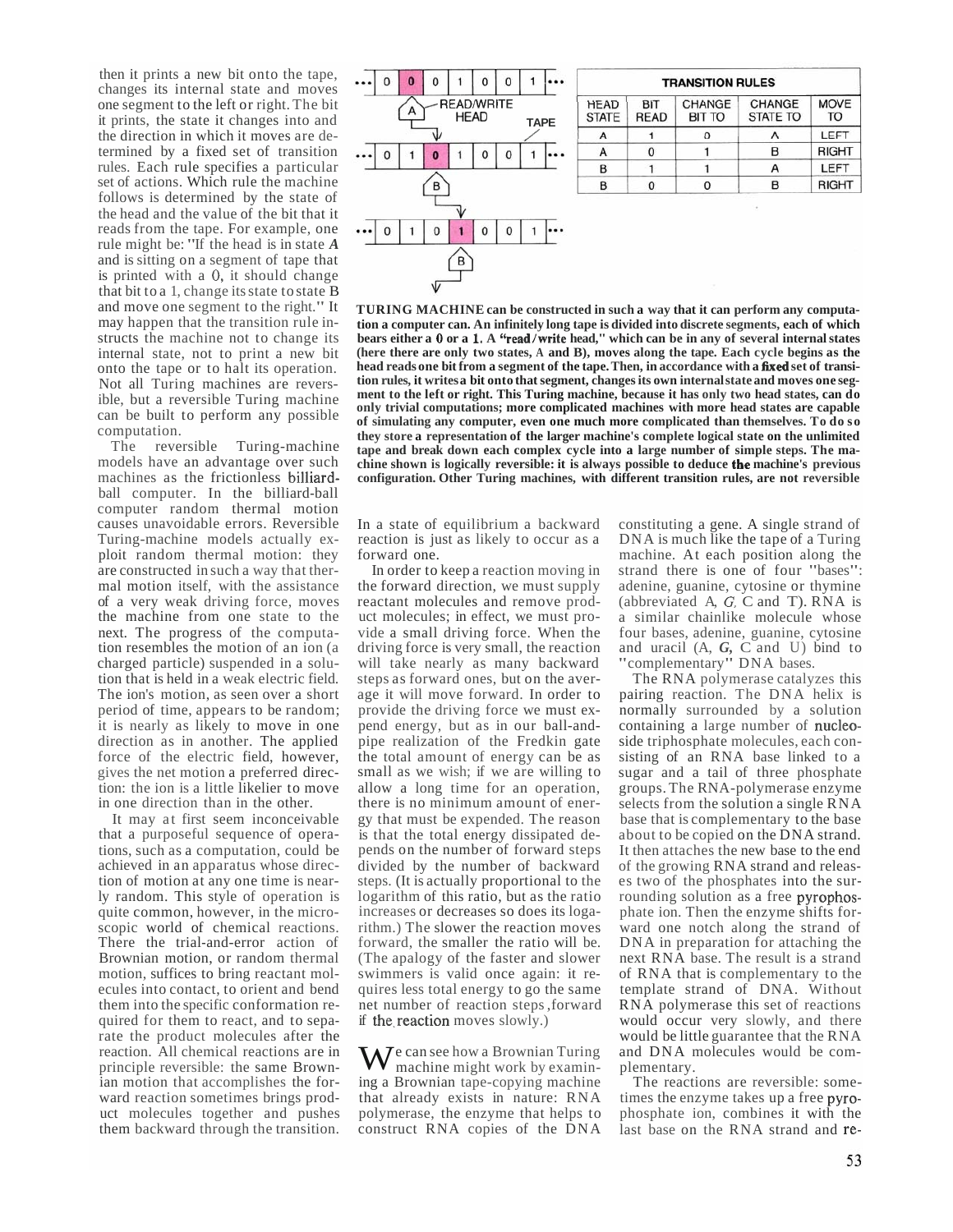leases the resulting nucleoside triphosactants (as Judith Levin and Michael phate molecule into the surrounding solution, meanwhile backing up one notch along the DNA strand. At equilibrium, forward and backward steps would occur with equal frequency; normally other metabolic processes drive the reaction forward by removing pyrophosphate and supplying the four kinds of nucleoside triphosphate. In the laboratory the speed with which RNA polymerase acts can be varied by adjusting the concentrations of the re-J. Chamberlin of the University of California at Berkeley have shown). As the concentrations are brought closer to equilibrium the enzyme works more slowly and dissipates less energy to copy a given section of DNA, because the ratio of forward to backward steps is smaller.

 $A$ <sup>though RNA</sup> polymerase merely copies information without procnary 0 and 1, attach at periodic sites. A to the 0 or 1 group at one site along the essing it, it is relatively easy to imagine how a hypothetical chemical Turing machine might work. The tape is a single long backbone molecule to which two types of base, representing the bismall additional molecule is attached chain. The position of this additional molecule represents the position of

the Turing machine's head. There are several different types of "head molecule," each type representing a different machine state.

The machine's transition rules are represented by enzymes. Each enzyme is capable of catalyzing one particular reaction. The way these enzymes work is best demonstrated by an example.

state A) and is attached to a 0 base. A and reads a  $0$ , change the  $0$  to a 1, base. It also has one site that fits a 0 Suppose the head molecule is type A (indicating that the machine is in Also suppose the following transition rule applies: "When the head is in state change state to B and move to the right." A molecule of the enzyme representing this rule has a site that fits a type-A head molecule attached to a 1 base and one site that fits a B head *[see illustration on opposite page].* 

both the head molecule and the 0 base changed from a  $0$  to a 1, the head mole-To achieve the transition, the enzyme molecule first approaches the tape molecule at a location just to the right of the base on which the A head resides. Then it detaches from the tape to which the head was attached, putting in their place a 1 base. Next it attaches a B head to the base that is to the right of the 1 base it has just added to the tape. At this point the transition is complete. The head's original site is



a strand of DNA, it selects from the surrounding solution a nucleoside triphosphate moletion is reversible: sometimes the enzyme takes up the last link of RNA, attaches it to a pyro-**RNA POLYMERASE, an enzyme, acts as a reversible tape-copying machine; it catalyzes the reaction that constructs RNA copies of segments of DNA. As the enzyme moves along cule (an RNA base bound to a sugar and a "tail" of three phosphate groups) that is complementary to the DNA base about to be copied. It then attaches the new base to the end of the RNA strand and releases a free pyrophosphaie ion consisting of two phosphates. The reacphosphate ion and returns the resulting molecule to the solution, backing up a notch on the DNA strand. When the reaction is close to chemical equilibrium, the enzyme takes almost as many backward as forward steps and the total energy needed to copy any segment of DNA** is very small. The reaction can be made less dissipative by being run more slowly; **there is no minimum amount of energy that must be expended to copy a segment of DNA.** 

cule is now a type B, and it is attached to the base that is one notch to the right of the previous head position.

During the operation of a Brownian Turing machine the tape would have to be immersed in a solution containing many enzyme molecules, as well as extra O's, l's, A's and B's. To drive the reaction forward there would have to be some other reaction that cleaned the enzyme molecules of detached heads and bases. The concentrations of the reactants that clean the enzyme molecules represent the force that drives the Turing machine forward. Again we can expend as little energy as we wish simply by driving the machine forward very slowly.

enzyme might occur; for example, a 0 The enzymatic Turing machine would not be error-free. Occasionally a reaction that is not catalyzed by any base could spontaneously detach itself from the backbone molecule and a 1 base could be attached in its place. Similar errors do indeed occur during RNA synthesis.

In principle it would be possible to eliminate errors by building a Brownian Turing machine out of rigid, frictionless clockwork. The clockwork Turing machine involves less idealization than the billiard-ball computer but more than the enzymatic Turing machine. On the one hand, its parts need not be manufactured to perfect tolerances, as the billiard balls would have to be; the parts fit loosely together, and the machine can operate even in the presence of a large amount of thermal noise. Still, its parts must be perfectly rigid and free of static friction, properties not found in any macroscopic body.

*tration on page* 56]. Although each part Because the machine's parts fit together loosely, they are held in place not by friction but by grooves or notches in neighboring parts *[see illus*of the machine is free to jiggle a little, like the pieces of a well-worn wood puzzle, the machine as a whole can only follow one "computational path." That is, the machine's parts interlock in such a way that at any time the machine can make only two kinds of large-scale motion: the motion corresponding to a forward computational step and that corresponding to a backward step.

The computer makes such transitions only as the accidental result of the random thermal motion of its parts biased by the weak external force. It is nearly as likely to proceed backward along the computational path, undoing the most recent transition, as it is to proceed forward. A small force, provided externally, drives the computation forward. This force can again be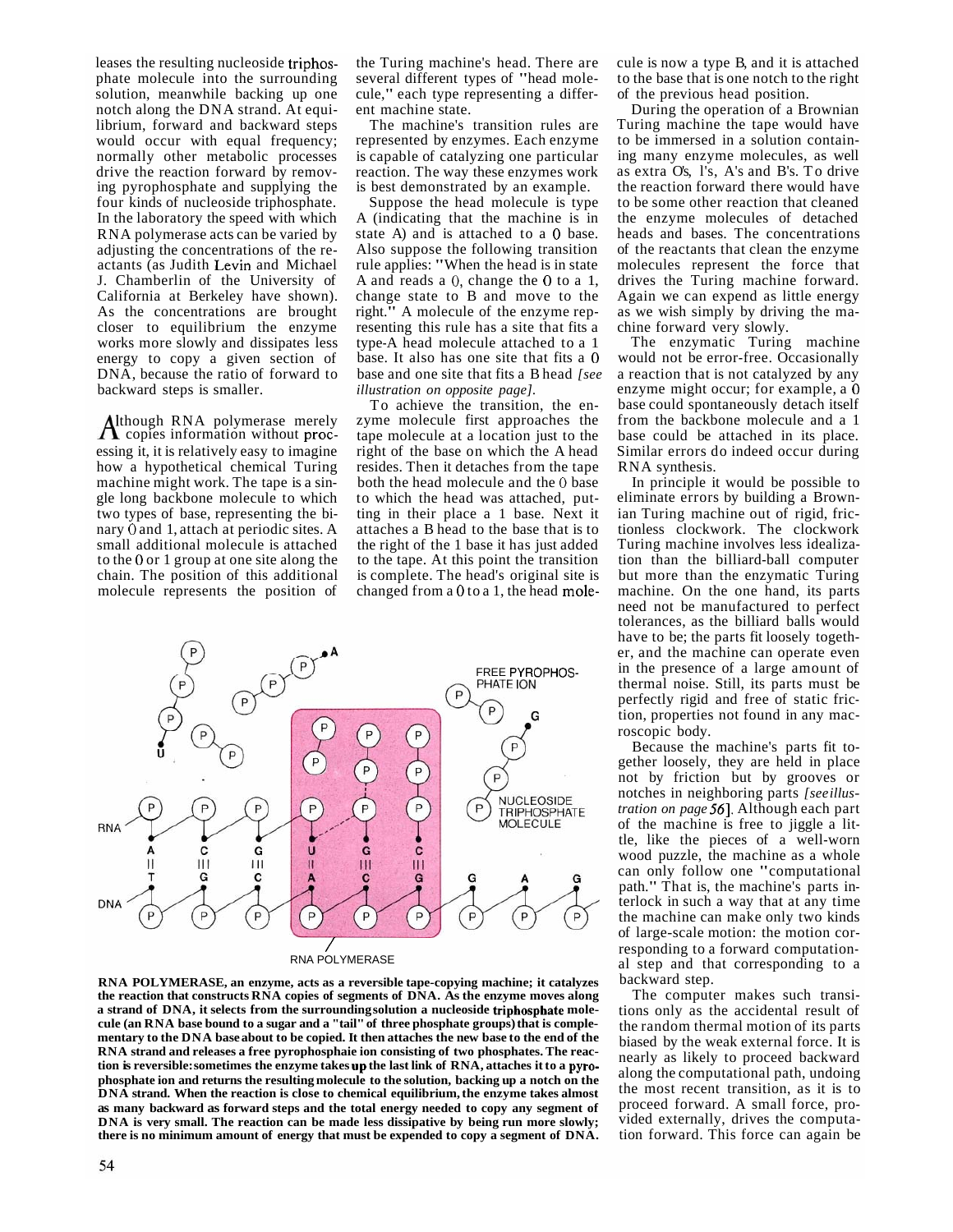as small as we wish, and so there is no minimum amount of energy that must be expended in order to run a Brown-<br>ian clockwork Turing machine.

A ccording to classical thermodynam-<br>ics, then, there is no minimum of time must involve a minimum examount of energy required in order to perform a computation. Is the classi-<br>cal thermodynamical analysis in con-<br>flict with quantum theory? After all, the quantum-mechanical uncertainty principle states there must be an in-<br>verse relation between our uncertain-<br>ty about how long a process takes and our uncertainty about how much ener- gy the process involves. Some investi- gators have suggested that any switch- ing process occurring in a short period penditure of energy.

In fact the uncertainty principle does not require any minimum energy expenditure for a fast switching event. The uncertainty principle would be ap-<br>plicable only if we attempted to meas-<br>ure the precise time at which the event took place. Even in quantum mechan- ics extremely fast events can take place without any loss of energy. Our confidence that quantum mechanics<br>allows computing without any minimum expenditure is bolstered when we remember that Benioff and others have developed models of reversi-<br>ble quantum-mechanical computers, which dissipate no energy and obey the laws of quantum mechanics.

not seem to place a fundamental limit on the process of computation; neither this mean there are no **physical** limita-<br>tions to computing? Far from it. The mined whether or not there is, some Thus the uncertainty principle does does classical thermodynamics. Does real limitations are associated with questions that are much harder to an-<br>swer than those we have asked in this article. For example, do elementary logic operations require some mini- mum amount of time? What is the smallest possible gadgetry that could accomplish such operations? Because scales of size and time are connected by the velocity of light, it is likely that these two questions have related an- swers. We may not be able to find these answers, however, until it is deterultimate graininess in the universal scales of time and length.

pi. The inevitable deterioration proc-At the other extreme, how large can we make a computer memory? How many particles in the universe can we bring and keep together for that pur-<br>pose? The maximum possible size of a computer memory limits the precision with which we can calculate. It will limit, for example, the number of deci- mal places to which we can calculate



with no minimum expenditure of energy. Molecules representing  $\theta$  and  $\theta$  bits are attached a periodic literature of a backbook indicate. The final additional indicate, representing the Turing machine's head, is attached to the 0 or 1 group at one site on the chain (I). There **Each** kind of enzyme is **able** to catalyze one such set of reactions. As in the case of RNA synthesis, these reactions can be made to dissipate an **arbitrarily** small amount of energy. HYPOTHETICAL ENZYMATIC TURING MACHINE could perform a computation at periodic intervals to a backbone molecule. A small additional molecule, representing the are several types of- head molecule, each type representing a different internal machine state. Transition rules are represented by enzymes. In each cycle an enzyme attaches itself to the head molecule and the bit molecule to which the head **is** attached (2); then it detaches them from the chain, putting in their place the appropriate bit molecule (3). As it does so it rotates, so that it attaches the appropriate head molecule to the bit that occupies the site one notch to the right or left of the hit it has **just** changed. Now the cycle is complete (4): the value of a bit has been changed, and the head has changed state and shifted its position.